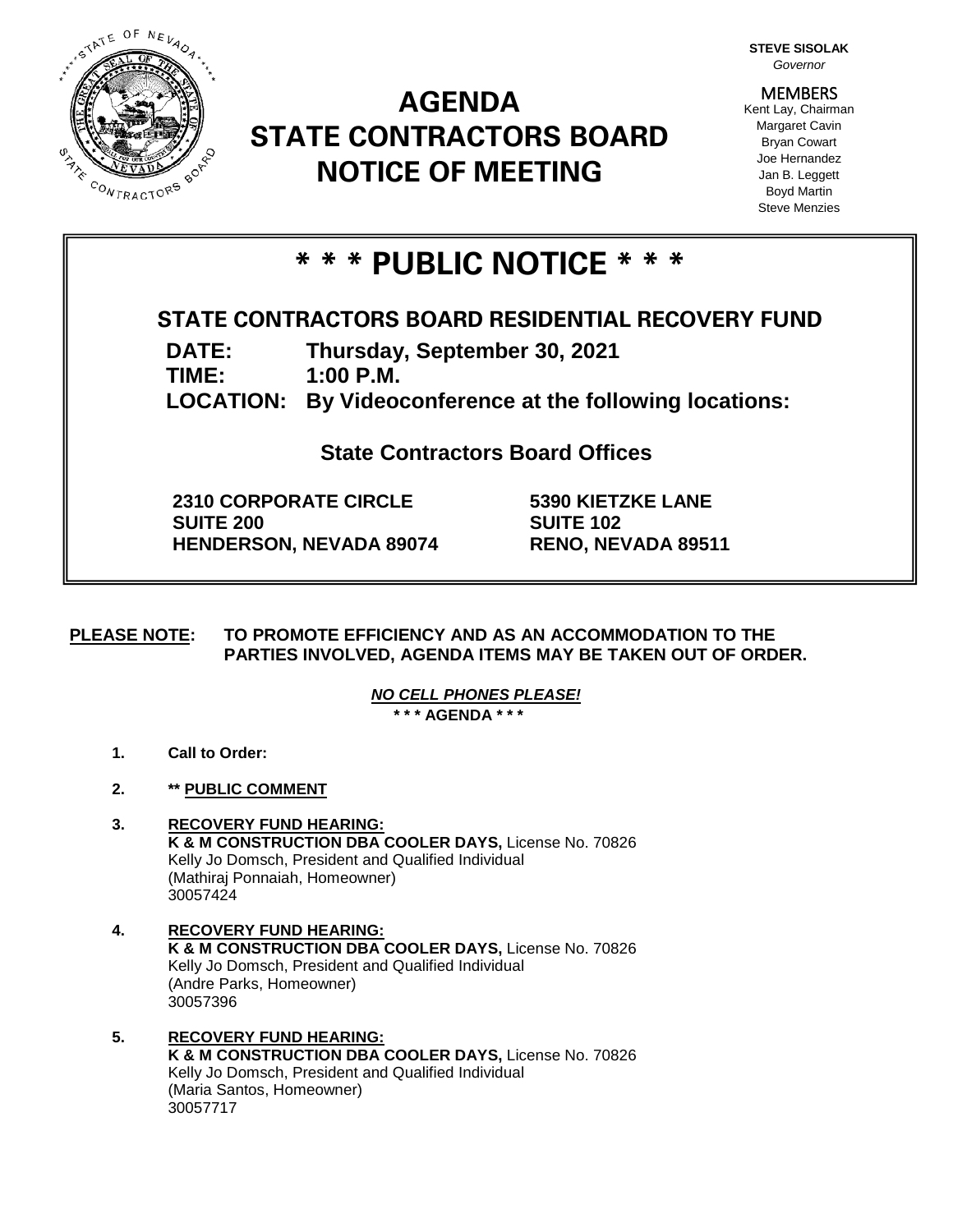# **6. RECOVERY FUND HEARING:**

**K & M CONSTRUCTION DBA COOLER DAYS,** License No. 70826 Kelly Jo Domsch, President and Qualified Individual (Frederick Ostertag, Homeowner) 30057871

#### **7. RECOVERY FUND HEARING: K & M CONSTRUCTION DBA COOLER DAYS,** License No. 70826 Kelly Jo Domsch, President and Qualified Individual (Roy Thoma, Homeowner) 30057397

#### **8. RECOVERY FUND HEARING: K & M CONSTRUCTION DBA COOLER DAYS,** License No. 70826 Kelly Jo Domsch, President and Qualified Individual (Samantha Deutch, Homeowner) 30057400

# **9. RECOVERY FUND HEARING:**

**K & M CONSTRUCTION DBA COOLER DAYS,** License No. 70826 Kelly Jo Domsch, President and Qualified Individual (Daniel Bumby, Homeowner) 30057425

### **10. RECOVERY FUND HEARING: K & M CONSTRUCTION DBA COOLER DAYS,** License No. 70826 Kelly Jo Domsch, President and Qualified Individual (John Junglas, Homeowner) 30057582

## **11. RECOVERY FUND HEARING: K & M CONSTRUCTION DBA COOLER DAYS,** License No. 70826 Kelly Jo Domsch, President and Qualified Individual (Patrick Clifford, Homeowner) 30057659

#### **12. RECOVERY FUND HEARING: K & M CONSTRUCTION DBA COOLER DAYS,** License No. 70826 Kelly Jo Domsch, President and Qualified Individual (Robert Guzman-Vargas, Homeowner) 30057482

## **13. RECOVERY FUND HEARING: INFINITY SOLAR POOL HEATING,** License No. 72960A Rosalba Delgado, President and Qualified Individual (Hollis LeVecci, Homeowner) 30057552

## **14. RECOVERY FUND HEARING: INFINITY SOLAR POOL HEATING,** License No. 72960A Rosalba Delgado, President and Qualified Individual (Ginger Corbett, Homeowner) 30057081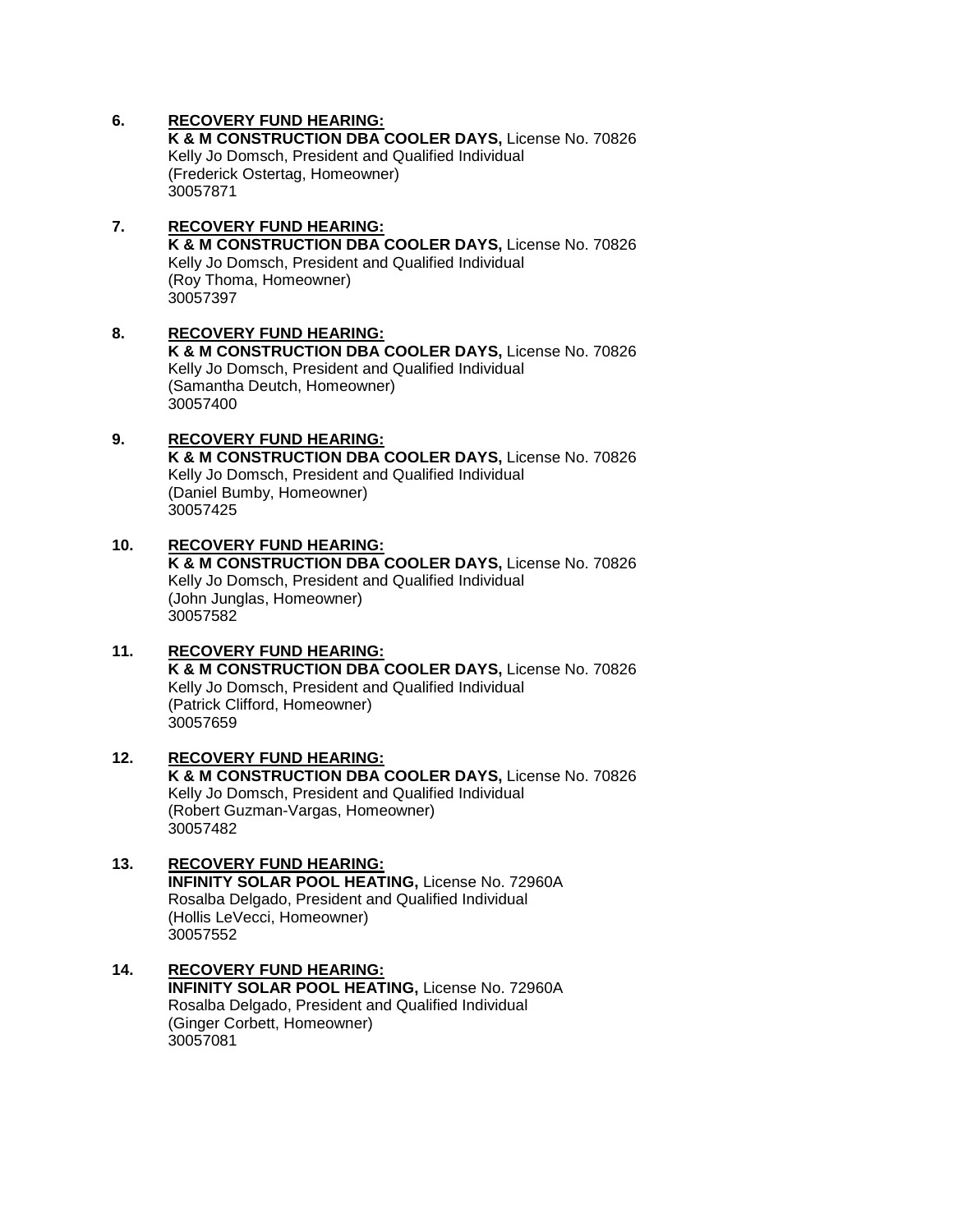# **15. RECOVERY FUND HEARING:**

**INFINITY SOLAR POOL HEATING,** License No. 72960A Rosalba Delgado, President and Qualified Individual (Wayne Roewer, Homeowner) 30057485

- **16. RECOVERY FUND HEARING: S S M OF NEVADA, LLC DBA SECURITY SCREEN MASTERS,** License No. 81295 Brett Jordon Benson, Manager and Qualified Individual (Eugene Kwok, Homeowner) 30057718
- **17. RECOVERY FUND HEARING: S S M OF NEVADA, LLC DBA SECURITY SCREEN MASTERS,** License No. 81295 Brett Jordon Benson, Manager and Qualified Individual (Carol Oldfield, Homeowner) 30057670

#### **18. RECOVERY FUND HEARING: S S M OF NEVADA, LLC DBA SECURITY SCREEN MASTERS,** License No. 81295 Brett Jordon Benson, Manager and Qualified Individual (Gary O'Shell, Homeowner) 30057719

**19. RECOVERY FUND HEARING: JOAQUIM J FIGUEIREDO DBA TILE & CARPET GALLERY,** License No. 72960A Joaquim Figueiredo, Owner (Colleen Haefner, Homeowner) 30056595

# **20. RECOVERY FUND HEARING: A & A LANDSCAPING LLC DBA DESIGNS by A & A,** License No. **82137** Jose Refugio Sierra, Managing Member Eduardo Sierra-Barron, Managing Member and Qualified Individual (Maria Pulido, Homeowner) 30057238

**21. RECOVERY FUND HEARING: MARK A LOMBARDO,** License No. 46429 Mark A Lombardo, Owner and Qualified Individual (Phillip Wiggins, Homeowner) 30057486

#### **22. RECOVERY FUND HEARING: RENOVATIVE SOLUTIONS,** License Nos. 63301, 63420 Antonio Caro, President and Qualified Individual (Devin LaLande, Homeowner) 30057780

#### **23. RECOVERY FUND HEARING: ALTARAY NV, LLC,** License No. 83657 Sean Andrew Clawson, Managing Member Carlos Puerto-Jara, Managing Member (John Lopez, Homeowner) 30054927